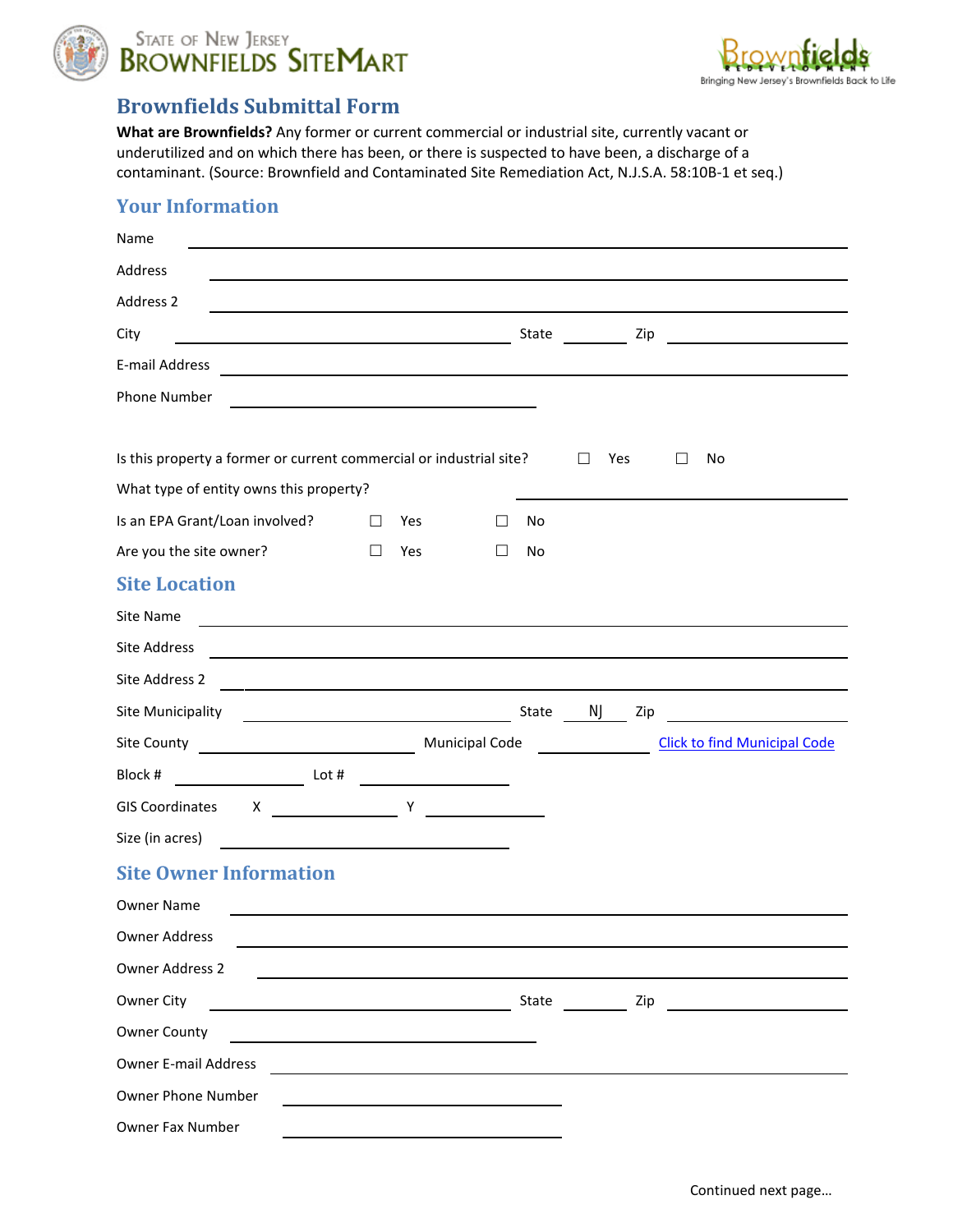| Authorized Representative Name                            |                                               |     |                                                         |                 |                                                            |  |
|-----------------------------------------------------------|-----------------------------------------------|-----|---------------------------------------------------------|-----------------|------------------------------------------------------------|--|
| Relationship to Owner                                     |                                               |     |                                                         |                 |                                                            |  |
| Representative Address                                    |                                               |     |                                                         |                 | <u> 1986 - John Stein, Amerikaansk politiker (</u>         |  |
|                                                           |                                               |     |                                                         |                 |                                                            |  |
| Representative City                                       | <u> 1989 - Johann Barn, mars eta bainar e</u> |     |                                                         |                 | State<br>Zip                                               |  |
| Representative E-mail Address                             |                                               |     |                                                         |                 | <u> 1989 - Johann John Stein, fransk politik (d. 1989)</u> |  |
| Representative Phone Number                               |                                               |     |                                                         |                 |                                                            |  |
| Representative Fax Number                                 |                                               |     |                                                         |                 |                                                            |  |
| <b>Site Information</b>                                   |                                               |     |                                                         |                 |                                                            |  |
| <b>Current Site Activity</b>                              |                                               |     |                                                         |                 |                                                            |  |
| Number of Buildings on Site <b>Condition of Buildings</b> |                                               |     |                                                         |                 |                                                            |  |
| Type of Road Access                                       |                                               |     |                                                         |                 |                                                            |  |
| Major Highway Name                                        |                                               |     |                                                         |                 |                                                            |  |
| Major Highway Distance From Site                          |                                               |     |                                                         |                 | Miles (use decimals, if needed)                            |  |
| Local Highway Name                                        |                                               |     | <u> 1980 - Johann Barbara, martin amerikan basal da</u> |                 |                                                            |  |
| Local Highway Distance From Site                          |                                               |     | <u> 1990 - Johann Barbara, mart</u>                     |                 | Miles (use decimals, if needed)                            |  |
| Rail Availability □ Yes                                   | $\Box$ No                                     |     |                                                         | Rail Type       | −∣<br><u> Albanya (Albanya)</u>                            |  |
| Name of Rail                                              |                                               |     |                                                         |                 |                                                            |  |
| Rail Distance From Site                                   |                                               |     |                                                         |                 | Miles (use decimals, if needed)                            |  |
| <b>Waterfront Availability</b>                            | $\perp$                                       | Yes | $\Box$                                                  | No              |                                                            |  |
| Airport Availability                                      |                                               | Yes |                                                         | No              |                                                            |  |
| Electric                                                  |                                               | Yes |                                                         | No              |                                                            |  |
| Gas                                                       |                                               | Yes |                                                         | No              |                                                            |  |
| Public Water/Sewer                                        |                                               | Yes |                                                         | No              |                                                            |  |
| <b>Site Description</b>                                   |                                               |     |                                                         |                 |                                                            |  |
|                                                           |                                               |     |                                                         |                 |                                                            |  |
|                                                           |                                               |     |                                                         |                 |                                                            |  |
|                                                           |                                               |     |                                                         |                 |                                                            |  |
| <b>Land Use Information</b>                               |                                               |     |                                                         |                 |                                                            |  |
| <b>Current Zoning</b>                                     |                                               |     |                                                         | Proposed Zoning |                                                            |  |
| Planning Area Designation                                 |                                               |     |                                                         |                 |                                                            |  |
| Redevelopment Area                                        | Yes                                           |     | No                                                      |                 |                                                            |  |
| Deed Restriction                                          | Yes<br>$\mathbb{R}^n$                         |     | No<br>П                                                 |                 |                                                            |  |
| Tax Lien                                                  | Yes<br>$\Box$                                 |     | No<br>$\Box$                                            |                 |                                                            |  |